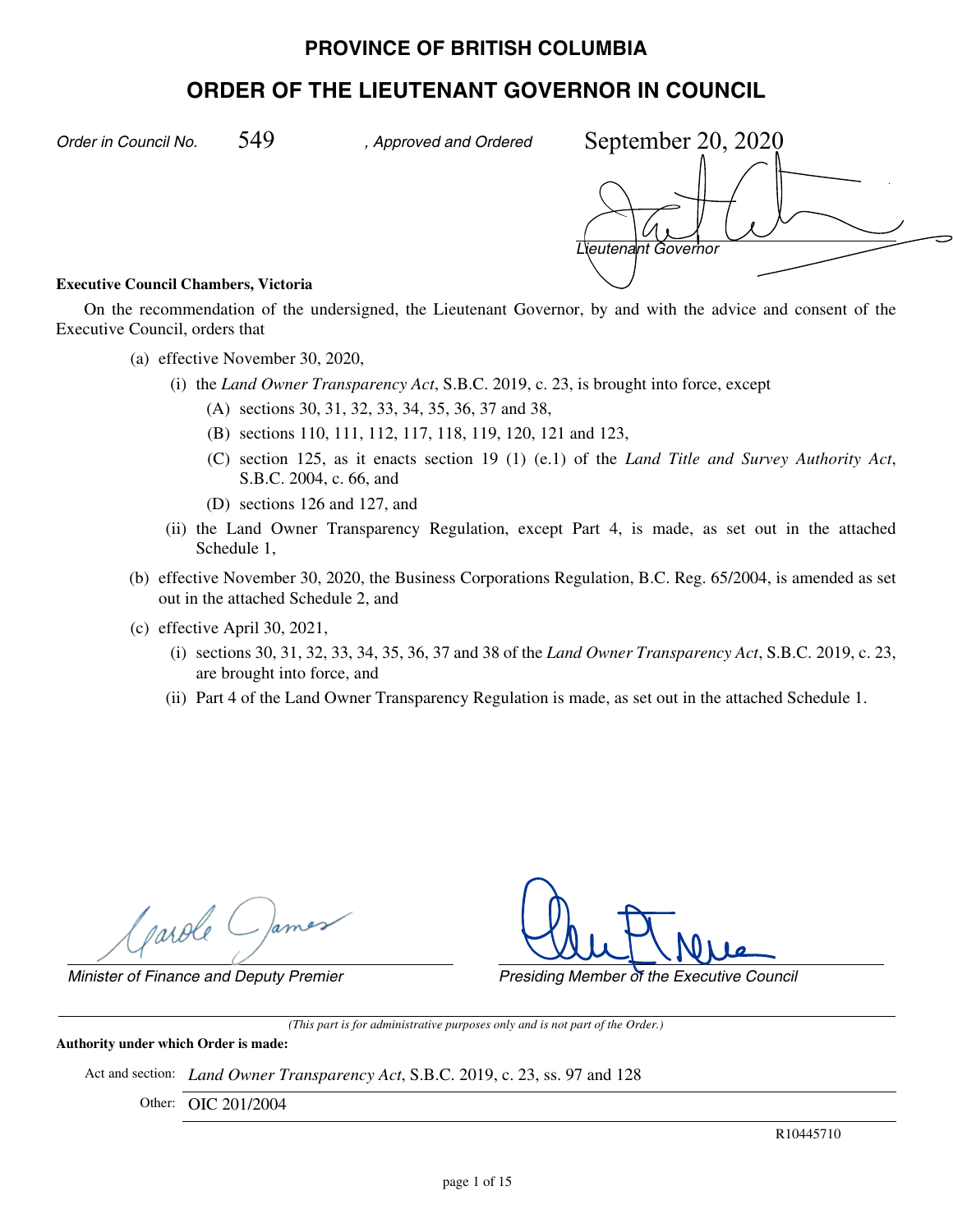# **SCHEDULE 1**

# **LAND OWNER TRANSPARENCY REGULATION**

## *Contents*

#### **PART 1 – DEFINITION FOR REGULATION**

1 Definition for regulation

#### **PART 2 – MEANING OF "INDIRECT CONTROL" FOR PURPOSES OF ACT**

### **Division 1 – Definitions for Part 2**

2 Definitions for Part 2

#### **Division 2 – Indirect Control of Shares of Relevant Corporation**

- 3 Definition of control for Division 2
- 4 Purpose of Division 2
- 5 Indirect control of share by individual who is not relevant intermediary
- 6 Indirect control of share by trustee or representative in chain of relevant intermediaries
- 7 Control under Division 2 of relevant corporation, relevant partnership or agent
- 8 Control under Division 2 of trustee of relevant trust
- 9 Control under Division 2 of personal or other legal representative

## **Division 3 – Indirect Control of Directors of Relevant Corporation**

- 10 Definition of control for Division 3
- 11 Purpose of Division 3
- 12 Indirect control of director by individual who is not relevant intermediary<br>13 Indirect control of director by trustee or representative in chain of relevant
- 13 Indirect control of director by trustee or representative in chain of relevant intermediaries
- 14 Control under Division 3 of relevant corporation, relevant partnership or agent
- 15 Control under Division 3 of trustee of relevant trust
- 16 Control under Division 3 of personal or other legal representative

#### **PART 3 – TRANSPARENCY DECLARATIONS AND TRANSPARENCY REPORTS**

- 17 Definition for Part 3
- 18 Additional information required in transparency declarations
- 19 Due date by which pre-existing owners must file transparency reports
- 20 Additional information required in transparency reports
- 21 Registrants of certain leases exempt from requirement to file transparency report

### **PART 4 – ACCESS TO TRANSPARENCY RECORDS, REPORTED INFORMATION AND PUBLICLY ACCESSIBLE INFORMATION**

- 
- 22 Inspections and searches for tax-related purposes<br>23 Fee exemption for enforcement officer and minist Fee exemption for enforcement officer and ministry officials

#### **PART 5 – LAWYERS' RECORDS**

- 24 Definitions for Part 5
- 25 Inspection of lawyer's record
- 26 Seizure of lawyer's record
- 27 Application by lawyer to examine or copy record
- 28 Lawyer must inform client of claim of privilege
- 29 Application to determine claim of privilege
- 30 Determination of claim of privilege
- 31 Application by government to inspect or obtain copy of record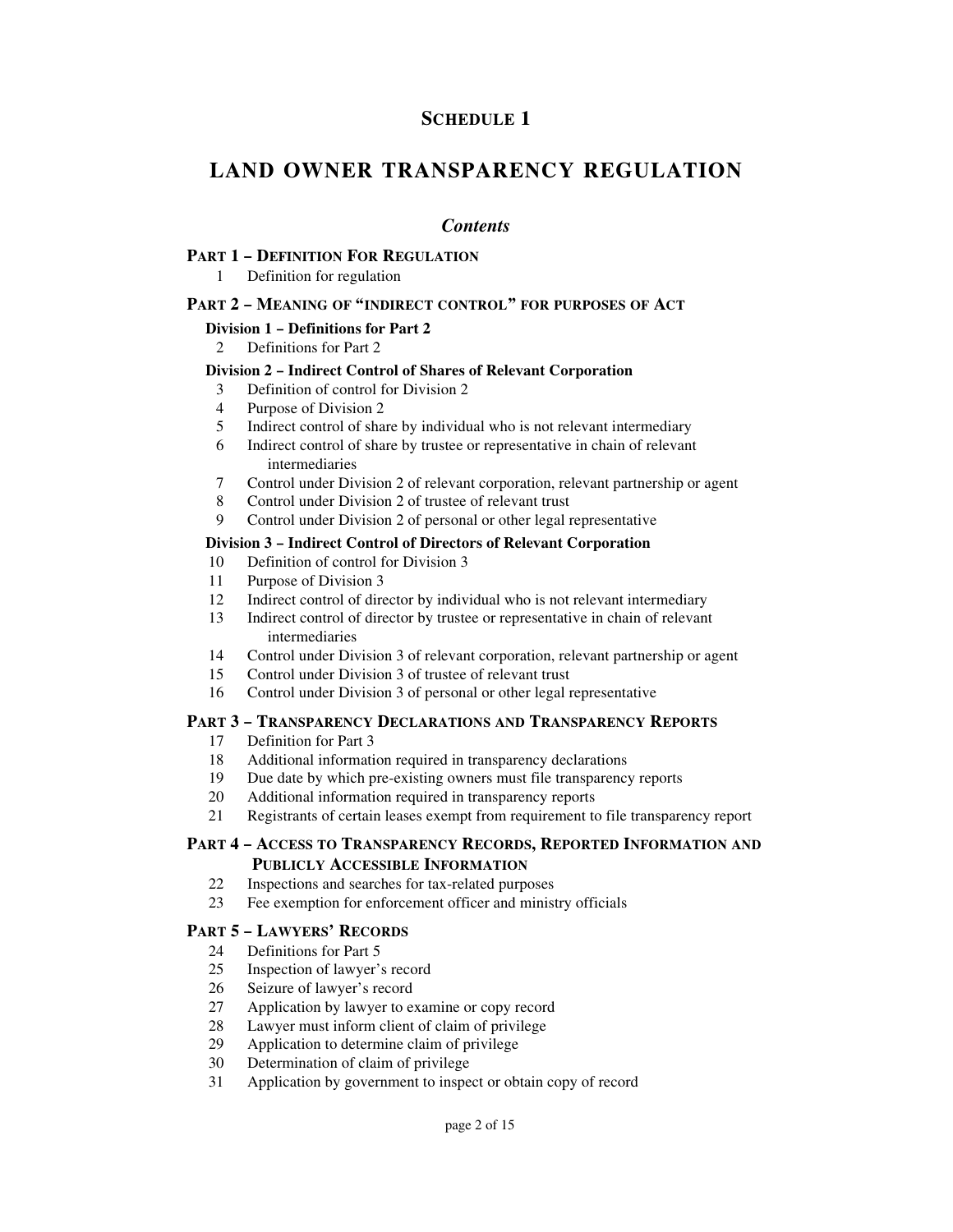32 Determination of application by government to inspect or obtain copy of record

#### **PART 6 – HOW DOCUMENTS MUST BE GIVEN**

- 33 How administrator, enforcement officer and minister must give documents
- 34 Giving documents to individuals
- 35 Giving documents to persons who are not individuals or partners
- 36 Giving documents to partners
- 37 Deemed receipt of documents

## **PART 1 – DEFINITION FOR REGULATION**

#### **Definition for regulation**

**1** In this regulation, **"Act"** means the *Land Owner Transparency Act*.

# **PART 2 – MEANING OF "INDIRECT CONTROL" FOR PURPOSES OF ACT**

## **Division 1 – Definitions for Part 2**

#### **Definitions for Part 2**

- **2** In this Part:
	- **"chain of relevant intermediaries"** means a group of 2 or more relevant intermediaries having a hierarchical relationship to each other in which
		- (a) the first relevant intermediary in the chain is controlled by an individual who is not a relevant intermediary, and
		- (b) each relevant intermediary in the chain controls the relevant intermediary below it;
	- **"relevant intermediary"** means a person that is one or more of the following and is controlled by another person:
		- (a) a relevant corporation;
		- (b) a relevant partnership;
		- (c) an individual, relevant corporation or relevant partnership that is a trustee of a relevant trust;
		- (d) an individual, relevant corporation or trustee of a relevant trust that is an agent;
		- (e) an individual, relevant corporation, relevant partnership or trustee of a relevant trust that is a personal or other legal representative.

# **Division 2 – Indirect Control of Shares of Relevant Corporation**

#### **Definition of control for Division 2**

**3** In this Division, **"control"** means control determined in accordance with the rules set out in the following: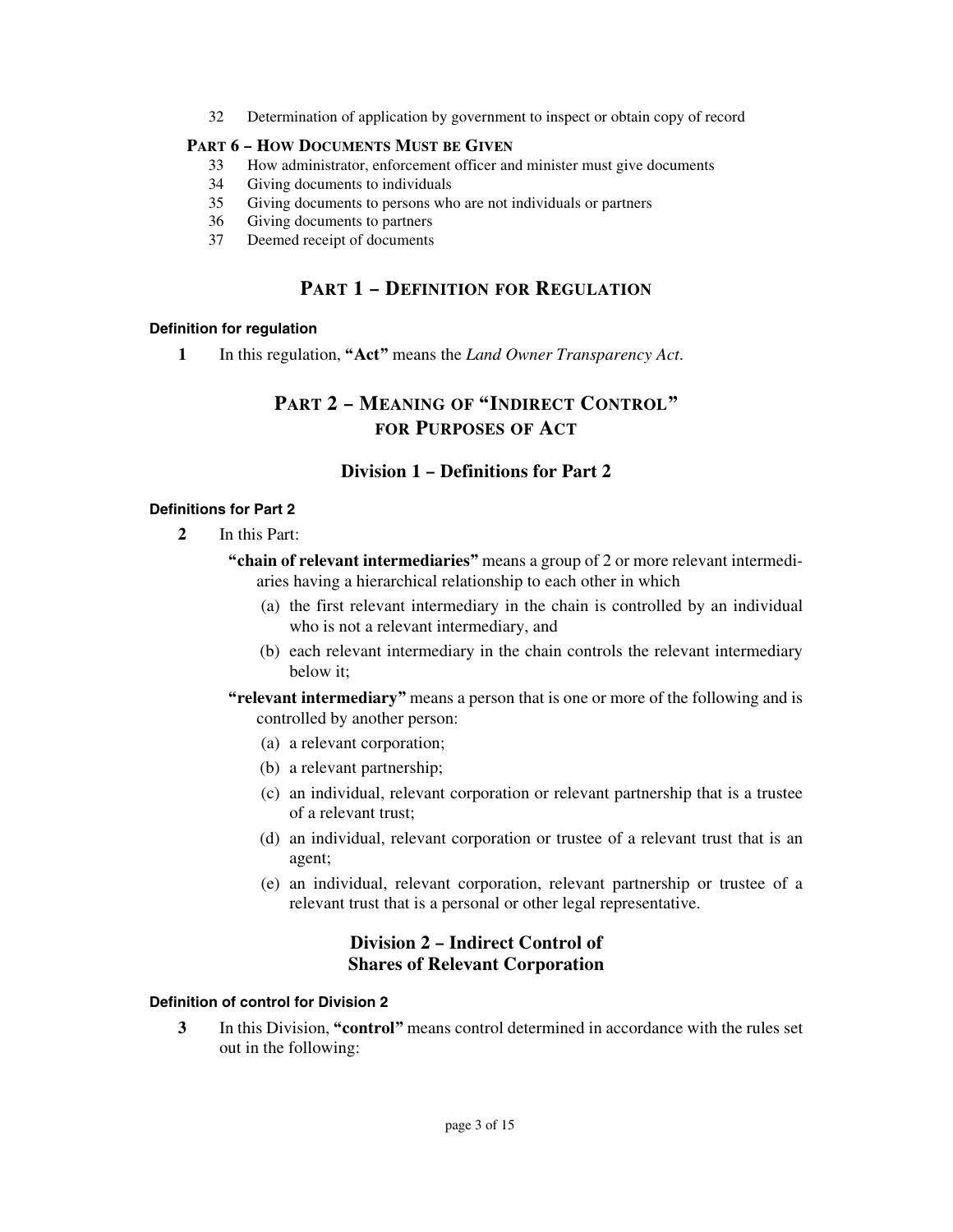- (a) section 7 *[control under Division 2 of relevant corporation, relevant partnership or agent]*;
- (b) section 8 *[control under Division 2 of trustee of relevant trust]*;
- (c) section 9 *[control under Division 2 of personal or other legal representative]*.

#### **Purpose of Division 2**

**4** This Division sets out the meaning of indirect control of one or more of the shares of a relevant corporation for the purposes of section 3 (2) (a) (iii) *[meaning of "corporate interest holder"]* of the Act.

### **Indirect control of share by individual who is not relevant intermediary**

- **5** (1) An individual who is not a relevant intermediary has indirect control of a share of a relevant corporation if the individual controls a relevant intermediary that is the registered owner of the share.
	- (2) An individual who is not a relevant intermediary has indirect control of a share of a relevant corporation if
		- (a) the individual controls the first relevant intermediary in a chain of relevant intermediaries, and
		- (b) the last relevant intermediary in the chain is the registered owner of the share.

### **Indirect control of share by trustee**

#### **or representative in chain of relevant intermediaries**

- **6** In addition to any individual who has indirect control under section 5 (2), an individual in a chain of relevant intermediaries has indirect control of a share of a relevant corporation if
	- (a) the individual is
		- (i) a trustee of a relevant trust, or
		- (ii) a personal or other legal representative, and
	- (b) the last relevant intermediary in the chain is the registered owner of the share.

#### **Control under Division 2 of relevant corporation, relevant partnership or agent**

- **7** (1) For the purposes of this Division, control of a person that is a relevant corporation, a relevant partnership or an agent is determined in accordance with the rules set out in this section.
	- (2) A person controls a relevant corporation if the person has the right to elect the majority of the directors of the relevant corporation.
	- (3) A person controls a relevant partnership if
		- (a) the person is a partner, other than a limited partner, in the relevant partnership, or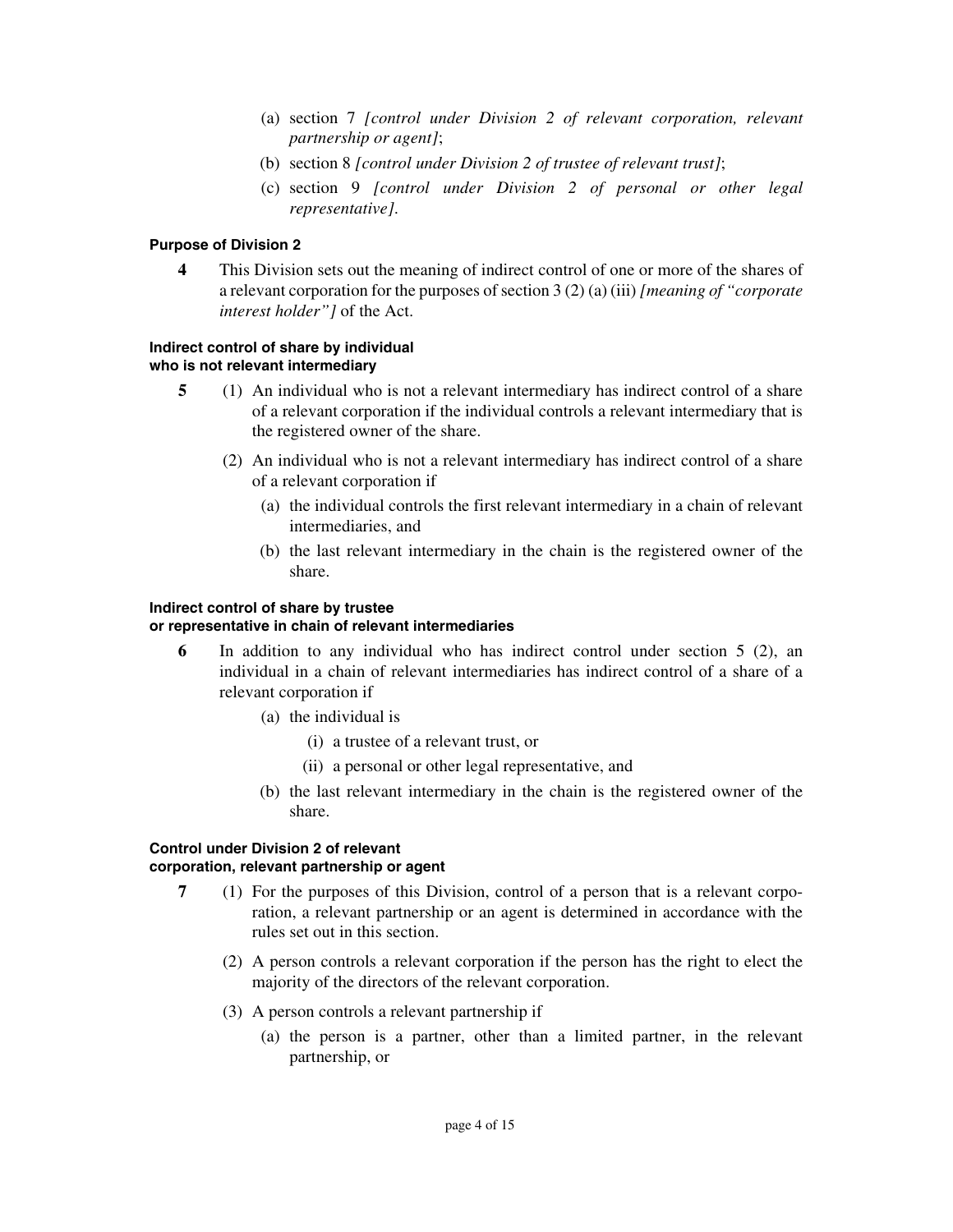- (b) the person is a limited partner in the relevant partnership and
	- (i) is entitled to at least 25% of the profits of the partnership assets,
	- (ii) is entitled on wind up to at least 25% of the assets of the partnership,
	- (iii) has at least 25% of the votes in the partnership management, or
	- (iv) has the right to appoint or remove the majority of the partnership's management.
- (4) A person controls an agent if the person is the principal of the agent.
- (5) Subsection (2) does not apply if a relevant corporation is also an agent.
- (6) The rules set out in this section are subject to the rules set out in
	- (a) section 8 (3) *[control under Division 2 of trustee of relevant trust]*, and
	- (b) section 9 (3) *[control under Division 2 of personal or other legal representative]*.

#### **Control under Division 2 of trustee of relevant trust**

- **8** (1) For the purposes of this Division, control of a person that is a trustee of a relevant trust is determined in accordance with the rules set out in this section.
	- (2) A person controls a trustee of a relevant trust if,
		- (a) in the case of a trustee that is the registered owner of a share of a relevant corporation, the person has, under the terms of the relevant trust, the power to direct how the trustee is to exercise any of the rights attached to the share, or
		- (b) in the case of a trustee that controls the relevant intermediary below the trustee, the person has, under the terms of the relevant trust, the power to direct how that trustee is to exercise control over that relevant intermediary.
	- (3) If a trustee of a relevant trust is also a relevant corporation, a relevant partnership or an agent, the rules set out in section 7 (2), (3), (4) and (5) *[control under Division 2 of relevant corporation, relevant partnership or agent]* apply only if no person controls the trustee within the meaning of this section.

#### **Control under Division 2 of personal or other legal representative**

- **9** (1) For the purposes of this Division, control of a person that is a personal or other legal representative is determined in accordance with the rules set out in this section.
	- (2) A person controls a personal or other legal representative if,
		- (a) in the case of a personal or other legal representative that is the registered owner of a share of a relevant corporation, the person has the legal authority to direct how the representative is to exercise any of the rights attached to the share, or
		- (b) in the case of a personal or other legal representative that controls the relevant intermediary below the representative, the person has the legal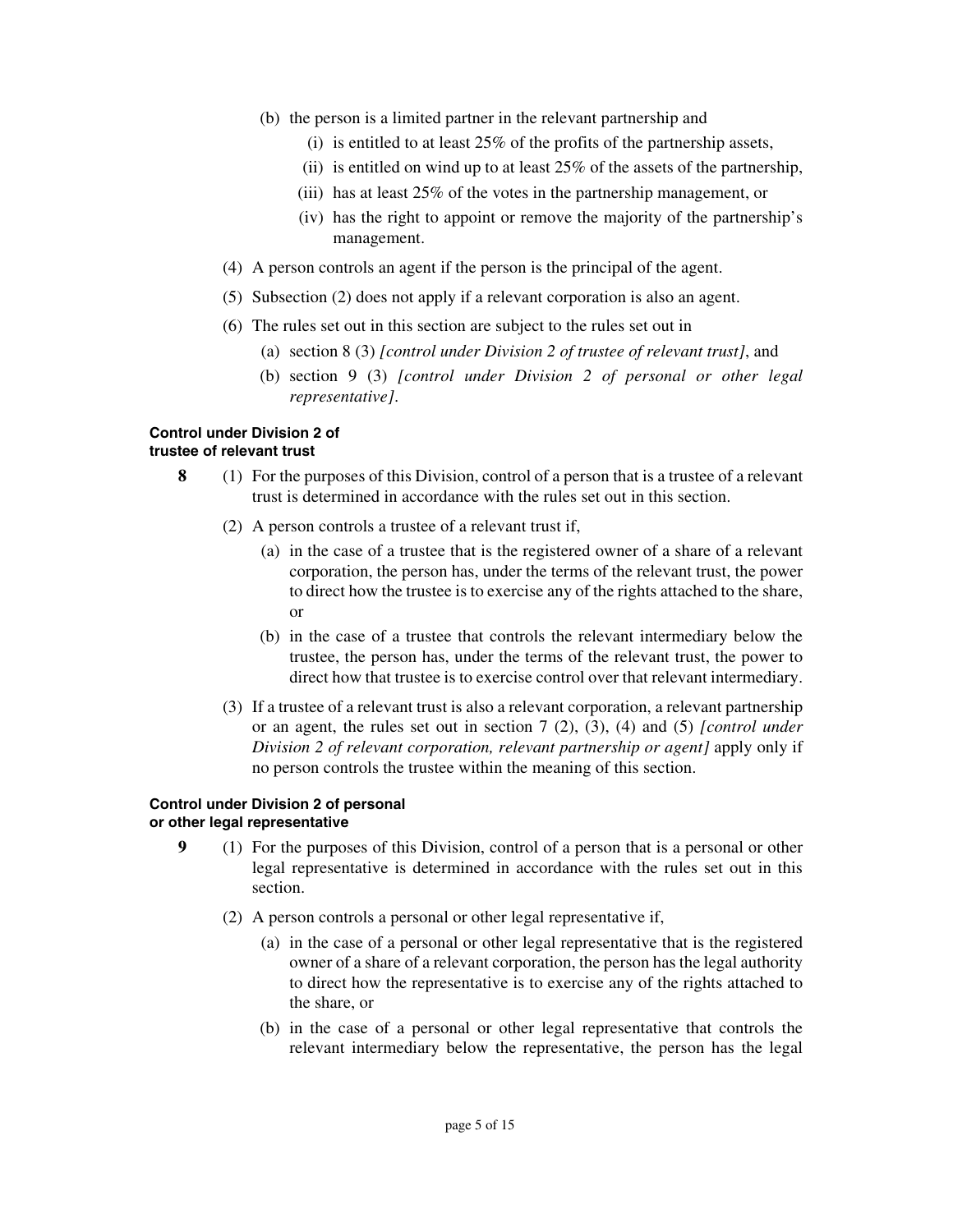authority to direct how that representative is to exercise control over that relevant intermediary.

(3) If a personal or other legal representative is also a relevant corporation, a relevant partnership or an agent, the rules set out in section 7 (2), (3), (4) and (5) *[control under Division 2 of relevant corporation, relevant partnership or agent]*, apply only if no person controls the representative within the meaning of this section.

# **Division 3 – Indirect Control of Directors of Relevant Corporation**

#### **Definition of control for Division 3**

- **10** In this Division, **"control"** means control determined in accordance with the rules set out in the following:
	- (a) section 14 *[control under Division 3 of relevant corporation, relevant partnership or agent]*;
	- (b) section 15 *[control under Division 3 of trustee of relevant trust]*;
	- (c) section 16 *[control under Division 3 of personal or other legal representative]*.

#### **Purpose of Division 3**

**11** This Division sets out the meaning of indirect control of the right to elect, appoint or remove one or more of the directors of a relevant corporation for the purposes of section 3 (2) (b) (ii) *[meaning of "corporate interest holder"]* of the Act.

## **Indirect control of director by individual who is not relevant intermediary**

- **12** (1) An individual who is not a relevant intermediary has indirect control of the right to elect, appoint or remove a director of a relevant corporation if the individual controls a relevant intermediary that has that right.
	- (2) An individual who is not a relevant intermediary has indirect control of the right to elect, appoint or remove a director of a relevant corporation if
		- (a) the individual controls the first relevant intermediary in a chain of relevant intermediaries, and
		- (b) the last relevant intermediary in the chain has the right to elect, appoint or remove the director.

#### **Indirect control of director by trustee or representative in chain of relevant intermediaries**

- **13** In addition to any individual who has indirect control under section 12 (2), an individual in a chain of relevant intermediaries has indirect control of the right to elect, appoint or remove a director of a relevant corporation if
	- (a) the individual is
		- (i) a trustee of a relevant trust, or
		- (ii) a personal or other legal representative, and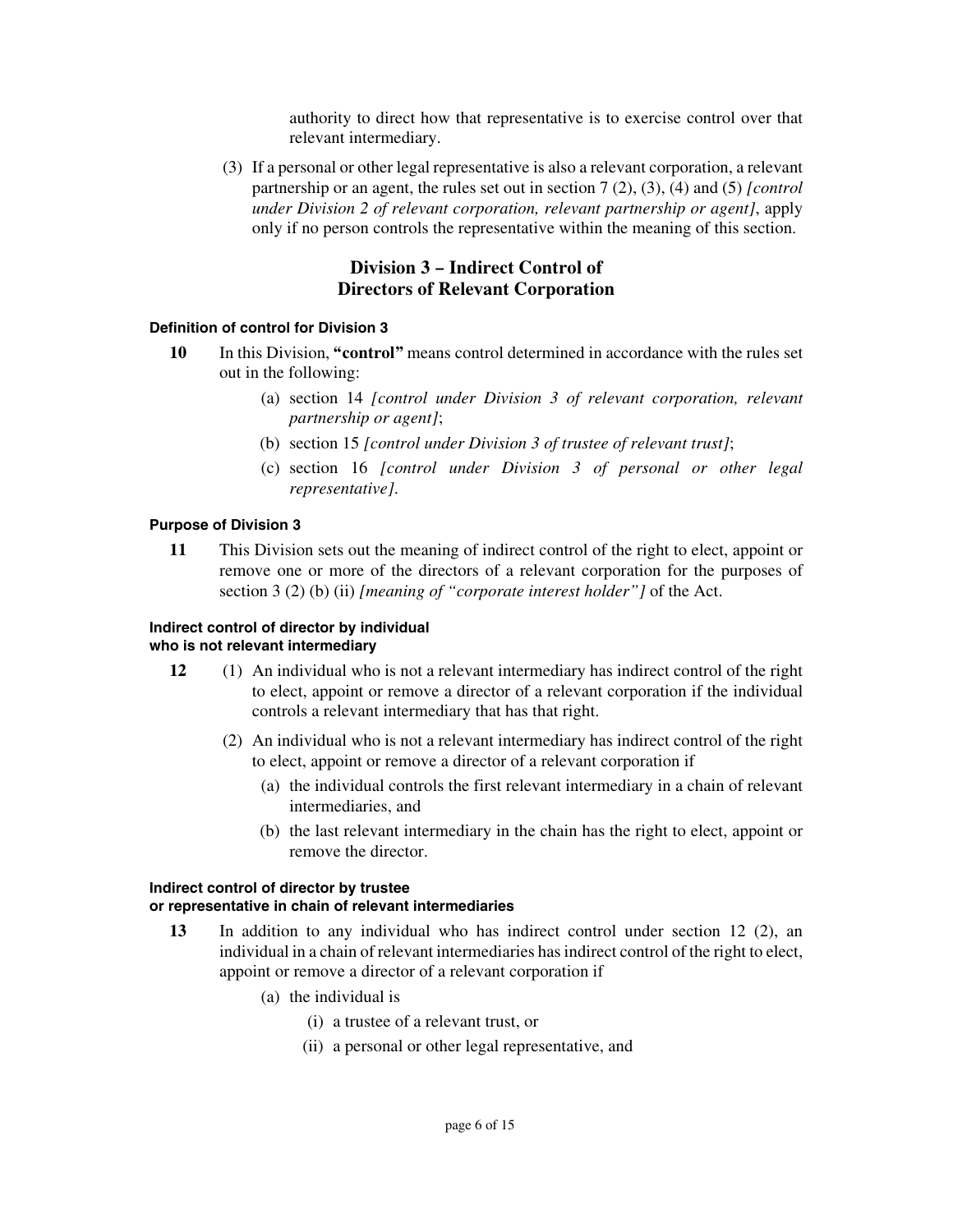(b) the last relevant intermediary in the chain has the right to elect, appoint or remove the director.

## **Control under Division 3 of relevant corporation, relevant partnership or agent**

- **14** (1) For the purposes of this Division, control of a person that is a relevant corporation, a relevant partnership or an agent is determined in accordance with the rules set out in section 7 (2), (3), (4) and (5) *[control under Division 2 of relevant corporation, relevant partnership or agent]*.
	- (2) The rules referred to in subsection (1) are subject to the rules set out in
		- (a) section 15 (3) *[control under Division 3 of trustee of relevant trust]*, and
		- (b) section 16 (3) *[control under Division 3 of personal or other legal representative]*.

## **Control under Division 3 of trustee of relevant trust**

- **15** (1) For the purposes of this Division, control of a person that is a trustee of a relevant trust is determined in accordance with the rules set out in this section.
	- (2) A person controls a trustee of a relevant trust if,
		- (a) in the case of a trustee that has the right to elect, appoint or remove a director of a relevant corporation, the person has, under the terms of the relevant trust, the power to direct how the trustee is to exercise that right, or
		- (b) in the case of a trustee that controls the relevant intermediary below the trustee, the person has, under the terms of the relevant trust, the power to direct how that trustee is to exercise control over that relevant intermediary.
	- (3) If a trustee of a relevant trust is also a relevant corporation, a relevant partnership or an agent, the rules referred to in section 14 (1) *[control under Division 3 of relevant corporation, relevant partnership or agent]* apply only if no person controls the trustee within the meaning of this section.

#### **Control under Division 3 of personal or other legal representative**

- **16** (1) For the purposes of this Division, control of a person that is a personal or other legal representative is determined in accordance with the rules set out in this section.
	- (2) A person controls a personal or other legal representative if,
		- (a) in the case of a personal or other legal representative that has the right to elect, appoint or remove a director of a relevant corporation, the person has the legal authority to direct how the representative is to exercise that right, or
		- (b) in the case of a personal or other legal representative that controls the relevant intermediary below the representative, the person has the legal authority to direct how that representative is to exercise control over that relevant intermediary.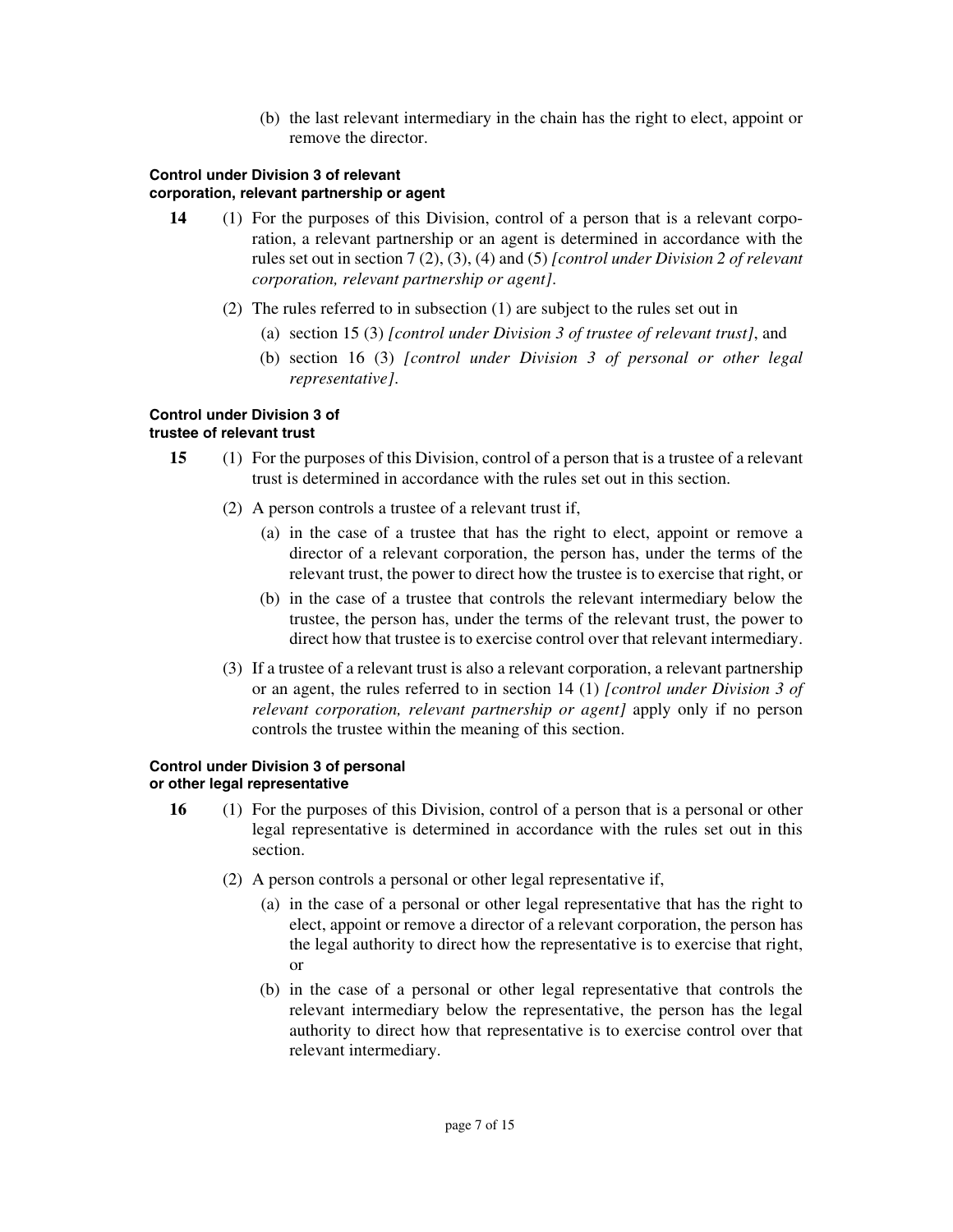(3) If a personal or other legal representative is also a relevant corporation, a relevant partnership or an agent, the rules referred to in section 14 (1) *[control under Division 3 of relevant corporation, relevant partnership or agent]* apply only if no person controls the representative within the meaning of this section.

# **PART 3 – TRANSPARENCY DECLARATIONS AND TRANSPARENCY REPORTS**

### **Definition for Part 3**

**17** In this Part, **"serial number"** means the serial number referred to in section 153 (1) (b) *[time of application]* of the *Land Title Act*.

### **Additional information**

## **required in transparency declarations**

**18** For the purposes of section 10 (1) (c) *[transparency declaration required with application to register interest in land]* of the Act, a transparency declaration must contain the serial number recorded on the most recent application previously received by the registrar in respect of the interest in land to which the transparency declaration relates.

#### **Due date by which pre-existing owners must file transparency reports**

**19** Transparency reports required to be filed under section 15 (1) *[transparency report required from pre-existing and other owners]* of the Act must be filed on or before November 30, 2021.

#### **Additional information required in transparency reports**

**20** For the purposes of section 18 (h) *[information required in transparency reports]* of the Act, a transparency report must contain the serial number recorded on the most recent application previously received by the registrar in respect of the interest in land to which the transparency report relates.

#### **Registrants of certain leases exempt from requirement to file transparency report**

- **21** (1) In this section:
	- **"lease"** means an interest in land described in paragraph (c) of the definition of "interest in land" in section 1 *[definitions]* of the Act;
	- **"remaining term"**, in relation to a lease, does not include any periods for which the lease may be extended or renewed.
	- (2) A relevant corporation, trustee of a relevant trust or partner of a relevant partnership is not required to file a transparency report under section 12 (1) *[transparency report required with application to register interest in land]* of the Act if
		- (a) an application is made to register a lease in the name of the relevant corporation, trustee of the relevant trust or partner of the relevant partnership, and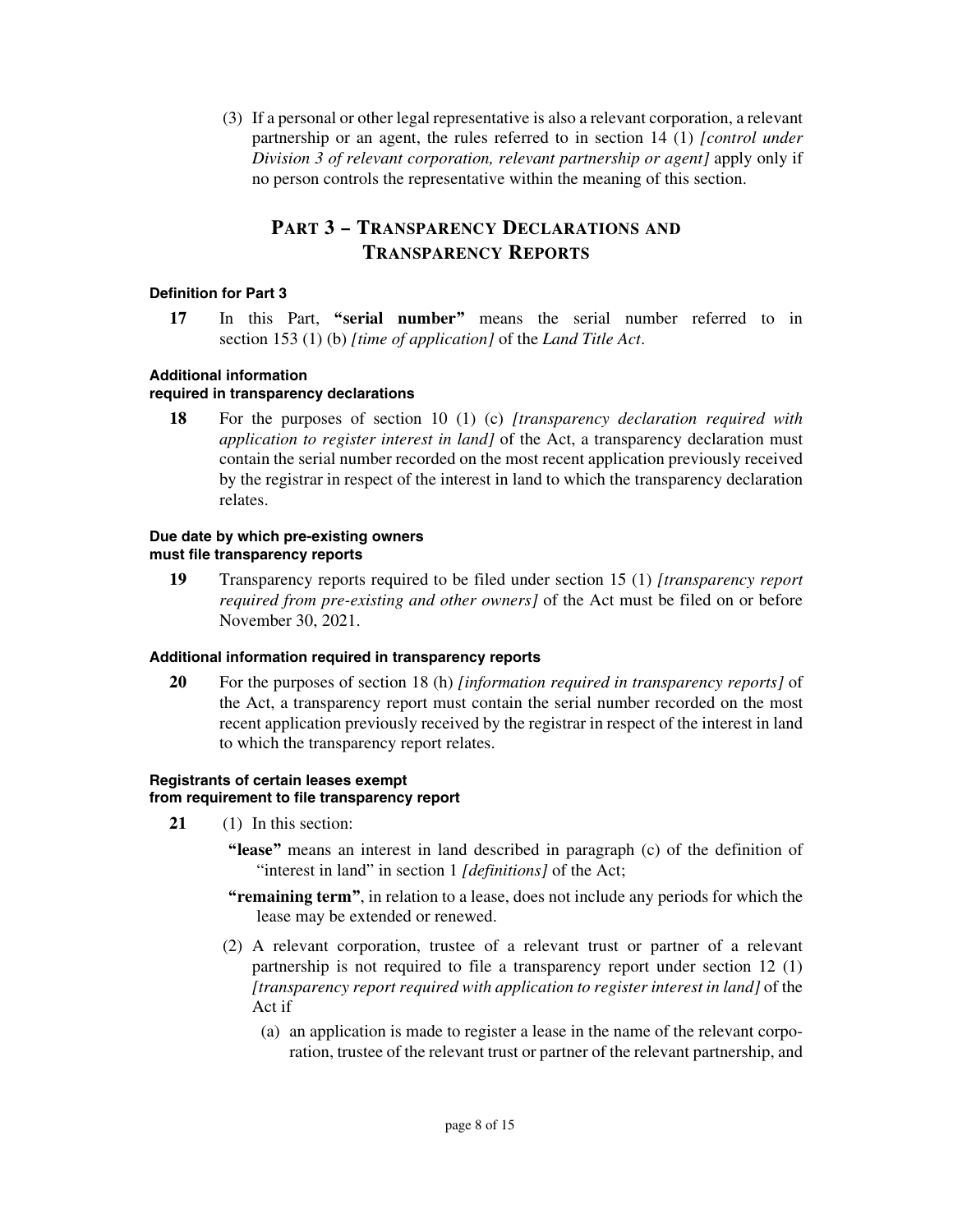- (b) on the date the application is made, the lease has a remaining term of 10 years or less.
- (3) A relevant corporation, trustee of a relevant trust or partner of a relevant partnership is not required to file a transparency report under section 15 (1) *[transparency report required from pre-existing and other owners]* of the Act if
	- (a) the relevant corporation, trustee of the relevant trust or partner of the relevant partnership is a registered owner of a lease, and
	- (b) on November 30, 2020, the lease has a remaining term of 10 years or less.
- (4) A relevant corporation, trustee of a relevant trust or partner of a relevant partnership is not required to file a transparency report under section 15 (4) *[transparency report required from pre-existing and other owners]* of the Act if
	- (a) the relevant corporation, trustee of the relevant trust or partner of the relevant partnership is a registered owner of a lease, and
	- (b) on the date the corporation, trust or partnership became a relevant corporation, relevant trust or relevant partnership, the lease had a remaining term of 10 years or less.

# **PART 4 – ACCESS TO TRANSPARENCY RECORDS, REPORTED INFORMATION AND PUBLICLY ACCESSIBLE INFORMATION**

#### **Inspections and searches for tax-related purposes**

- **22** For the purposes of section 32 (1) (a) (ii) *[inspections and searches for tax and related purposes]* of the Act, the following are prescribed:
	- (a) the *Home Owner Grant Act*;
	- (b) the *Land Tax Deferment Act*.

#### **Fee exemption for enforcement officer and ministry officials**

- **23** The following are exempt from the requirement to pay fees under section 38 *[fees for inspections and searches]* of the Act:
	- (a) the enforcement officer;
	- (b) an official or employee of the ministry of the Minister of Finance.

# **PART 5 – LAWYERS' RECORDS**

#### **Definitions for Part 5**

- **24** In this Part:
	- **"client"** includes a former client;
	- **"court"** means the Supreme Court of British Columbia;
	- **"custodian"**, in relation to a seized record, means a sheriff or person referred to in section 26 (2) (c) *[seizure of lawyer's record]* who has custody of the seized record;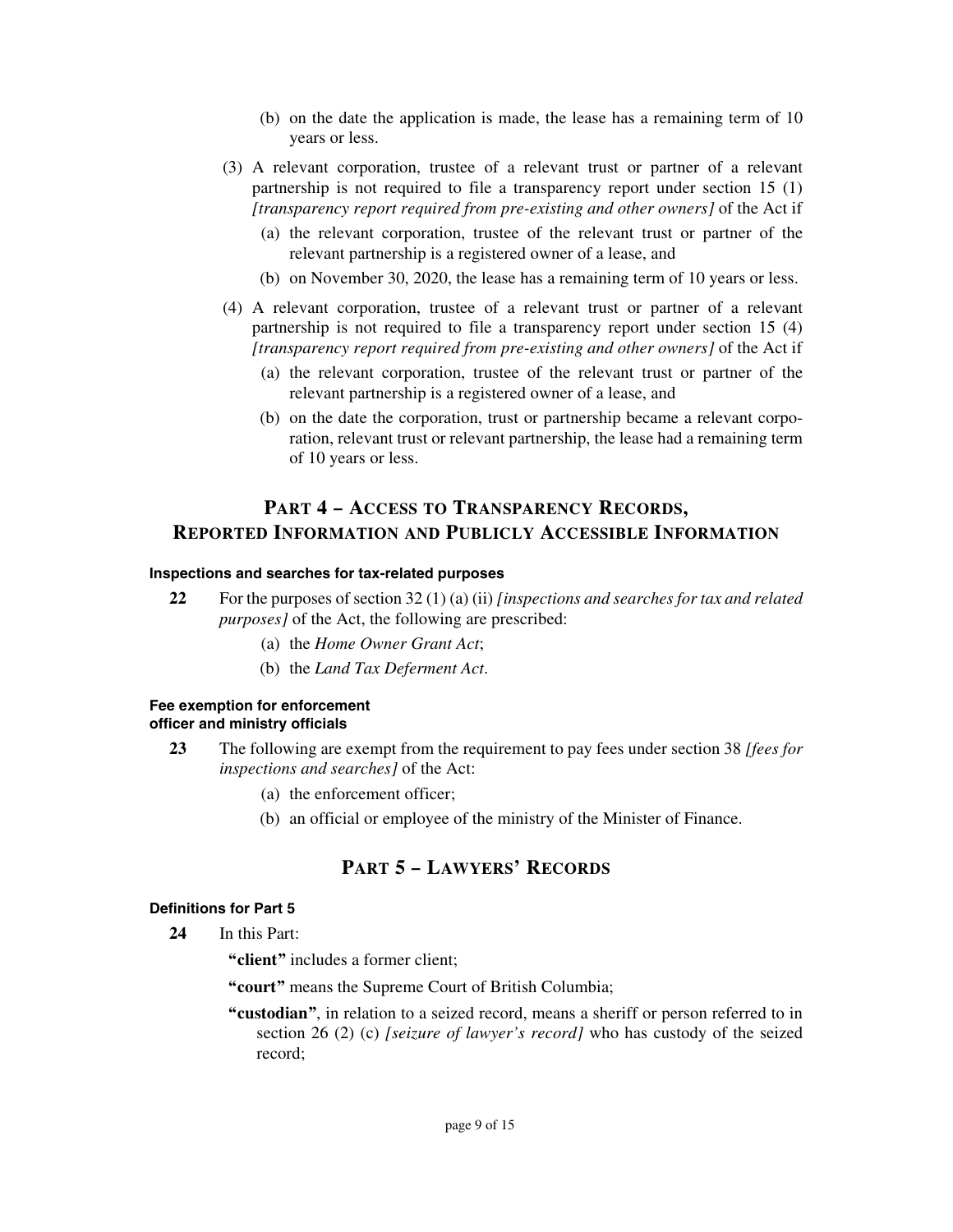- **"lawyer's record"** has the same meaning as in section 100 (1) *[regulations in relation to lawyers' records]* of the Act;
- **"retained"** means retained by a lawyer under section 25 (1) *[inspection of lawyer's record]*;
- **"seized"** means seized from a lawyer under section 26 (1) *[seizure of lawyer's record]*.

#### **Inspection of lawyer's record**

- **25** (1) If a lawyer's record is about to be inspected or removed for the purposes of an inspection under Division 3 *[Inspections and Demands for Information]* of Part 4 *[Administration and Enforcement]* of the Act, the lawyer's record
	- (a) must be retained by the lawyer in accordance with subsection (2) of this section, and
	- (b) may not be inspected or removed by the enforcement officer.
	- (2) For the purposes of subsection (1) (a), the lawyer must do the following:
		- (a) place the record in a package, together with any other records in respect of which the lawyer at the same time makes the same claim on behalf of the same client;
		- (b) suitably seal and identify the package or, if the enforcement officer and the lawyer agree, allow pages of the record to be initialled and numbered or otherwise suitably identified;
		- (c) retain the package and ensure that the package is preserved until the retained record is dealt with in accordance with
			- (i) sections 29 *[application to determine claim of privilege]* and 30 *[determination of claim of privilege]*, or
			- (ii) sections 31 *[application by government to inspect or obtain copy of record]* and 32 *[determination of application by government to inspect or obtain copy of record]*.

#### **Seizure of lawyer's record**

- **26** (1) If a lawyer's record is about to be seized for the purposes of the investigation of an offence under Part 6 *[Offences]* of the Act, the lawyer's record
	- (a) may be seized by the investigator only in accordance with subsection (2) of this section, and
	- (b) must not be inspected or examined by the investigator.
	- (2) For the purposes of subsection (1), the investigator must do the following:
		- (a) place the record in a package, together with any other records subject to seizure in respect of which the lawyer at the same time makes the same claim on behalf of the same client;
		- (b) suitably seal and identify the package;
		- (c) place the package in the custody of
			- (i) a sheriff, or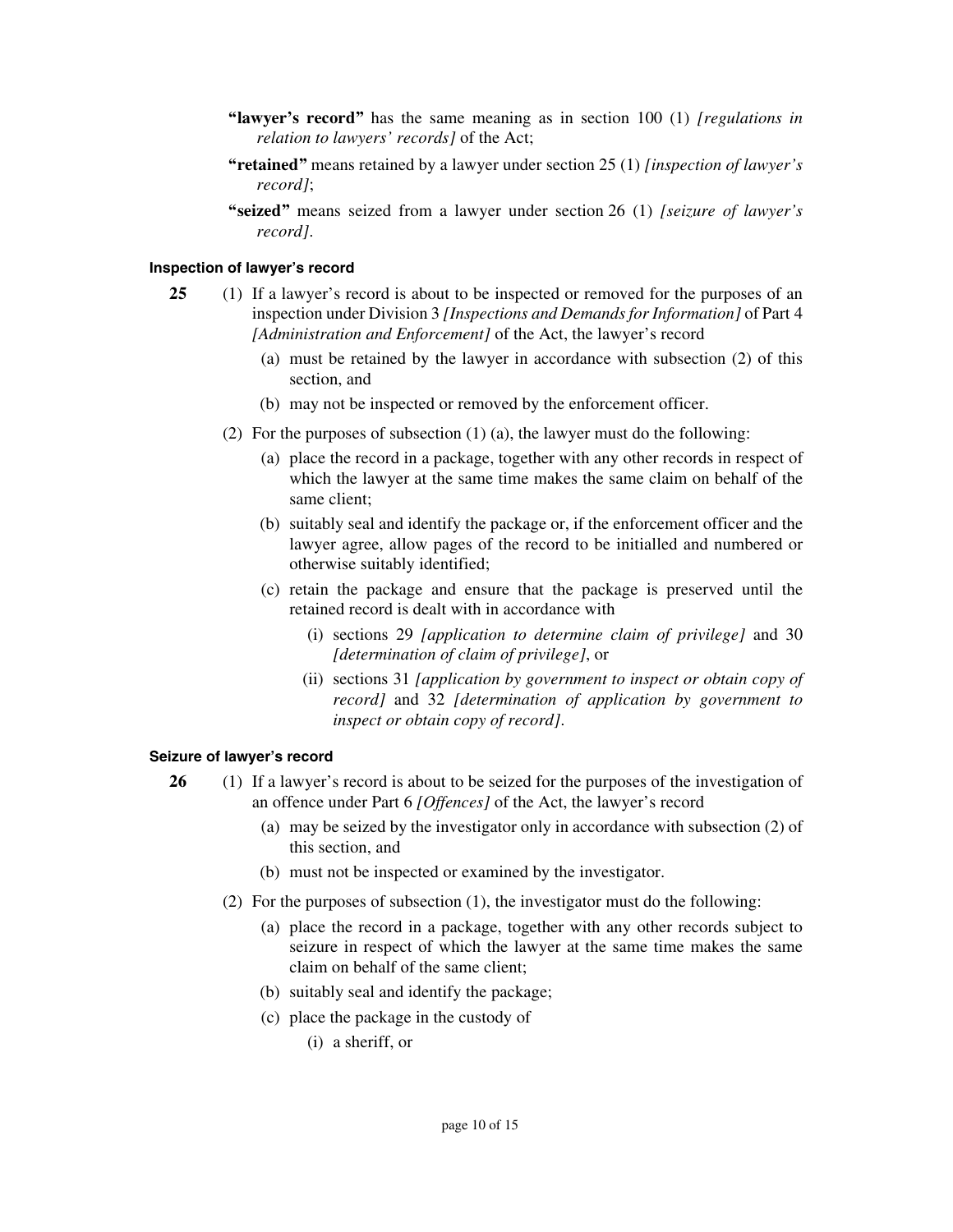- (ii) another person who the lawyer and investigator agree, in writing, to act as custodian of the seized record.
- (3) A custodian must not deliver a seized record to any person except
	- (a) in accordance with an order made under
		- (i) section 27 (1) *[application by lawyer to examine or copy record]*,
		- (ii) section 30 *[determination of claim or privilege]*, or
		- (iii) section 32 *[determination of application by government to inspect or obtain copy of record]*,
	- (b) to the lawyer in accordance with the enforcement officer's or investigator's written consent, or
	- (c) to the enforcement officer or investigator in accordance with a written consent given by the lawyer or the lawyer's client.

#### **Application by lawyer to examine or copy record**

- **27** (1) At any time while a seized record is in the possession of a custodian, the lawyer from whom the record was seized may apply to the court, without giving notice to any other person, for an order authorizing the lawyer to examine the record, or to make a copy of the record, in the presence of the custodian or a judge of the court.
	- (2) An order under subsection (1) may include provisions that the court considers necessary to ensure that the record is repackaged and the package is resealed without alteration or damage.

#### **Lawyer must inform client of claim of privilege**

- **28** (1) If a record is retained by or seized from a lawyer, the lawyer must take reasonable steps to inform the lawyer's client that a claim of solicitor-client privilege has been made in respect of the record.
	- (2) After taking reasonable steps under subsection (1), the lawyer must advise the enforcement officer or investigator, as applicable,
		- (a) as to whether the lawyer was able to inform the client of the claim of solicitor-client privilege, and
		- (b) if the lawyer was able to inform the client, as to whether the client has waived the claim of solicitor-client privilege.

#### **Application to determine claim of privilege**

- **29** (1) If a record is retained by or seized from a lawyer, the lawyer or the lawyer's client may apply to the court for a determination as to whether the client has solicitor-client privilege with respect to the record.
	- (2) Unless the court orders otherwise, an application under this section
		- (a) must be filed within 14 days after the date on which the record was retained or seized,
		- (b) must designate the government as "Her Majesty the Queen in right of the Province of British Columbia", and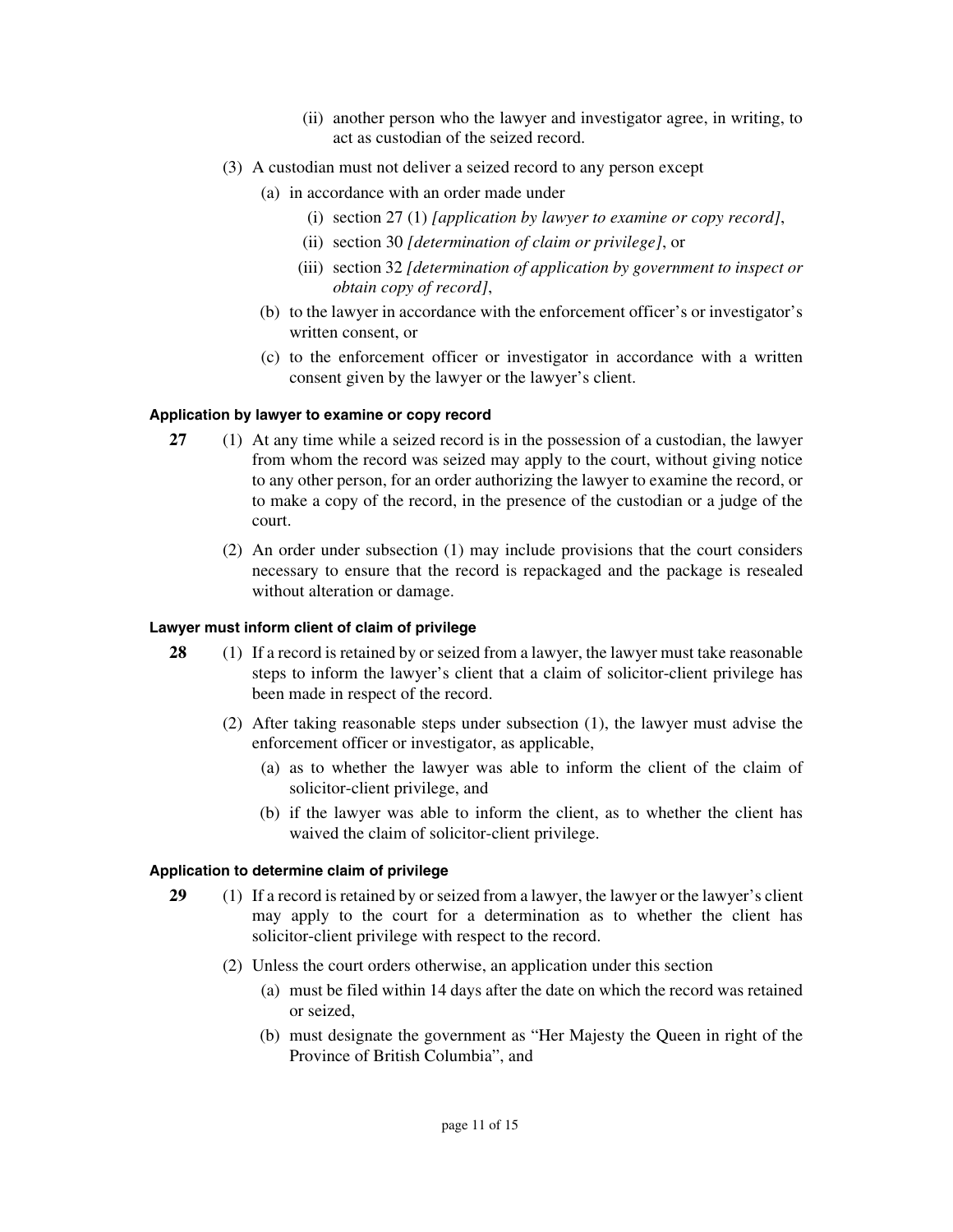- (c) must be served on the government, in accordance with section 8 *[service on government]* of the *Crown Proceeding Act*, within 7 days of being filed with the court.
- (3) If an application relates to a seized record, the lawyer or client who filed the application must pay to the custodian, on or before the date on which notice of the hearing is required to be served, the estimated expenses of
	- (a) transporting the record to and from the place of hearing, and
	- (b) safeguarding the record.

### **Determination of claim of privilege**

- **30** (1) On hearing an application that relates to a record retained by a lawyer, the court may by order do the following:
	- (a) if the court decides that the lawyer's client has solicitor-client privilege with respect to the record or a part of the record, require the record or part to remain in the possession of the lawyer or client;
	- (b) if the court decides that the lawyer's client does not have solicitor-client privilege with respect to the record or a part of the record, require the lawyer to make the record or part available for inspection by the enforcement officer.
	- (2) On hearing an application that relates to a record seized from a lawyer, the court may by order do the following:
		- (a) if the court decides that the lawyer's client has solicitor-client privilege with respect to the record or a part of the record, require the custodian of the seized record to return the record or part to the lawyer or client;
		- (b) if the court decides that the lawyer's client does not have solicitor-client privilege with respect to the record or a part of the record, require the custodian to deliver the record or part to the enforcement officer or investigator.
	- (3) If the court inspects a record for the purposes of making a decision under subsection (1) or (2), the court, after completing the inspection,
		- (a) must ensure that the record is repackaged,
		- (b) must ensure that the package is resealed, and
		- (c) must not, in the reasons for judgment, divulge any details about the record.

# **Application by government**

### **to inspect or obtain copy of record**

- **31** (1) The government may apply to the court for an order under section 32 *[determination of application by government to inspect or obtain copy of record]* if a record has been retained by or seized from a lawyer and either of the following applies:
	- (a) an application has not been filed and served in accordance with section 29 (2) *[application to determine claim of privilege]*;
	- (b) an application has been filed and served in accordance with section 29 (2) but the application has not been set down for hearing within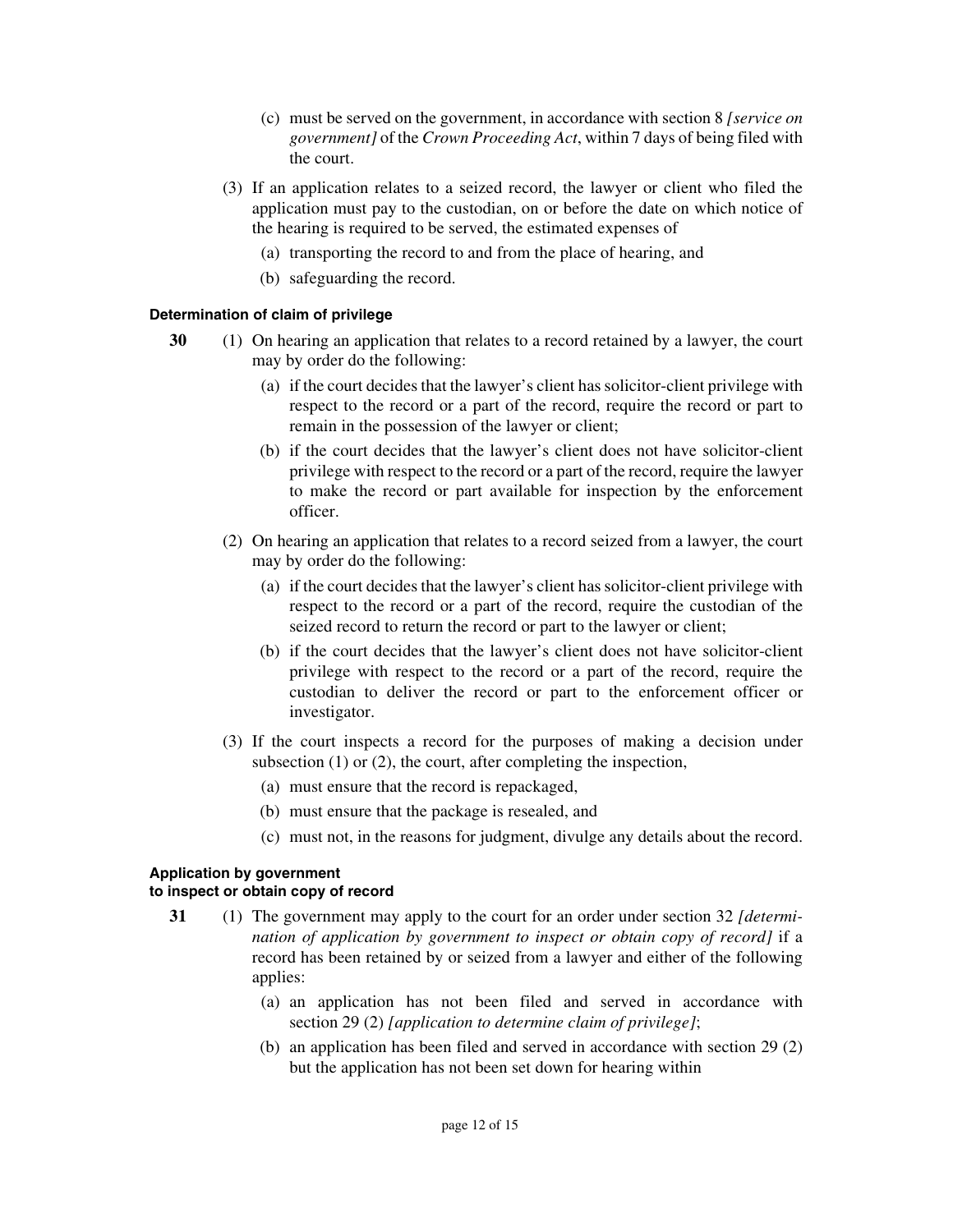- (i) 30 days of being filed, or
- (ii) a later period agreed to by the government or specified by order of the court.
- (2) The government must give notice of an application under this section to the following:
	- (a) the lawyer;
	- (b) if the identity of the lawyer's client is known to the government, the lawyer's client.
- (3) If the identity of the lawyer's client is not known to the government, the lawyer must, after being given notice under subsection (2) (a),
	- (a) take reasonable steps to give notice of the application to the lawyer's client, and
	- (b) advise the court as to whether the lawyer was able to give notice of the application to the lawyer's client.
- (4) If the lawyer was able to give notice of the application to the lawyer's client, the client is deemed to have been given notice by the government.

## **Determination of application by government to inspect or obtain copy of record**

- **32** On hearing an application under section 31 *[application by government to inspect or obtain copy of record]*, the court may by order
	- (a) if the application relates to a record retained by a lawyer, require the lawyer to make the record or a part of the record available for inspection by the enforcement officer, or
	- (b) if the application relates to a record seized from a lawyer, require the custodian to deliver the record or a part of the record to the enforcement officer.

# **PART 6 – HOW DOCUMENTS MUST BE GIVEN**

#### **How administrator, enforcement officer and minister must give documents**

- **33** For the purposes of sections 90 (1) *[how administrator must give documents]* and 91 (1) *[how enforcement officer and minister must give documents]* of the Act, a request, notice or other document or record required or authorized to be given to a person must be given as follows:
	- (a) if the person is an individual and is not a partner of a partnership, in one of the ways described in section 34 *[giving documents to individuals]* of this regulation;
	- (b) if the person is not an individual or a partner of a partnership, in one of the ways described in section 35 *[giving documents to persons who are not individuals or partners]* of this regulation;
	- (c) if the person is a partner of a partnership, in one of the ways described in section 36 *[giving documents to partners]* of this regulation.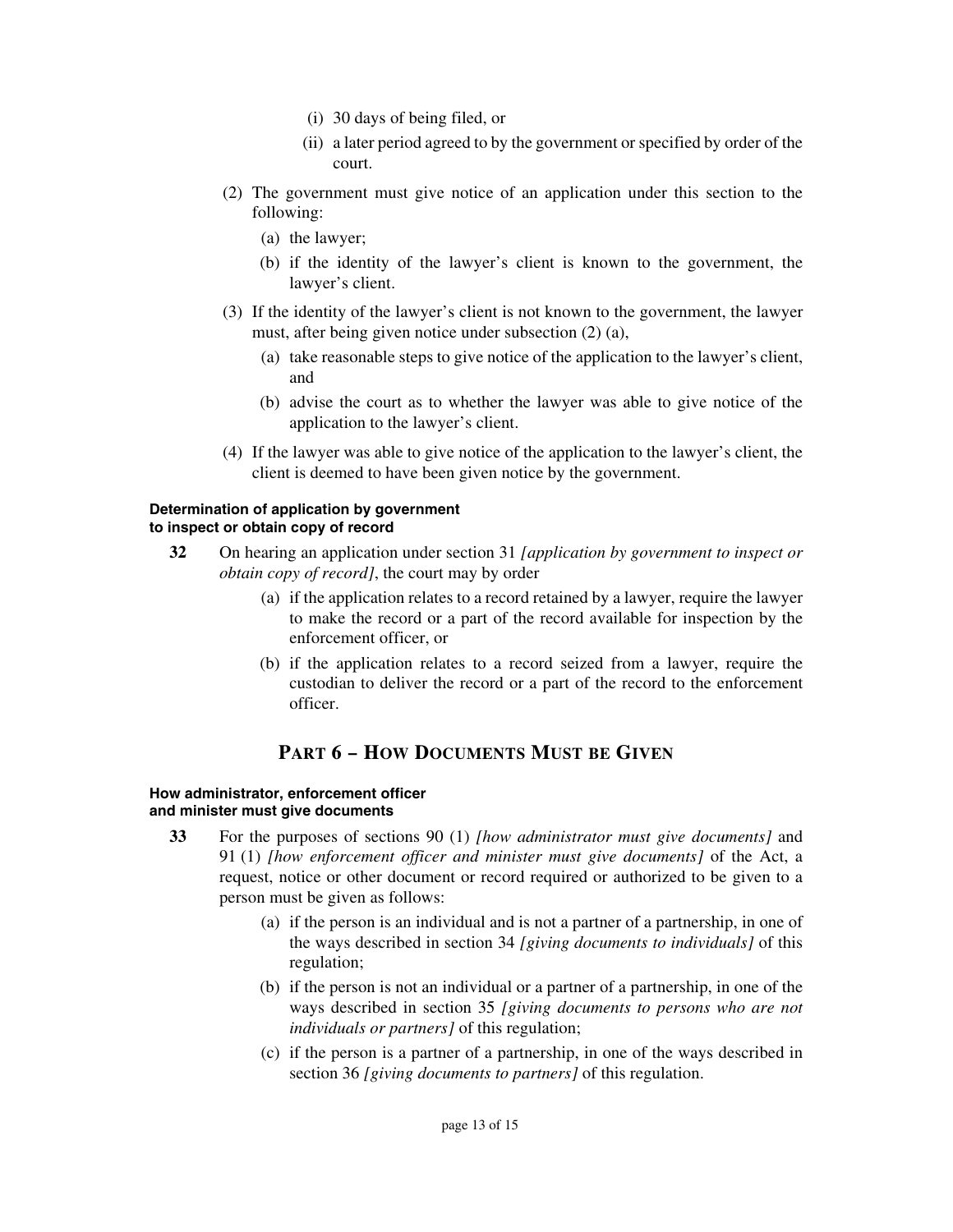#### **Giving documents to individuals**

- **34** For the purposes of section 33 (a), a document or record may be given to an individual by
	- (a) leaving the document or record with the individual,
	- (b) leaving the document or record at the individual's residence with an adult who apparently resides with the individual,
	- (c) sending the document or record by ordinary mail, by registered mail or by courier to
		- (i) the address at which the individual resides, or
		- (ii) a forwarding address provided by the individual,
	- (d) leaving the document or record in a mailbox or mail slot for the address at which the individual resides,
	- (e) sending the document or record by email to the email address provided by the individual, or
	- (f) transmitting the document or record to a fax number provided by the individual.

## **Giving documents to persons**

#### **who are not individuals or partners**

- **35** For the purposes of section 33 (b) *[how administrator, enforcement officer and minister must give documents]*, a document or record may be given to a person who is not an individual or a partner of a partnership by
	- (a) leaving the document or record with an agent, officer, director, liquidator or receiver manager of the person,
	- (b) if the person is an extraprovincial corporation, leaving the document or record with
		- (i) a person referred to in paragraph (a) of this section, or
		- (ii) an attorney for the extraprovincial corporation,
	- (c) sending the document or record by ordinary mail, by registered mail or by courier to the person's registered office or the address at which the person carries on business,
	- (d) sending the document or record by email to the email address provided by the person, or
	- (e) transmitting the document or record to a fax number provided by the person.

#### **Giving documents to partners**

- **36** For the purposes of section 33 (c) *[how administrator, enforcement officer and minister must give documents]*, a document or record may be given to a partner of a partnership by
	- (a) leaving the document or record with the partner, or with another partner of the partnership,
	- (b) sending the document or record by ordinary mail, by registered mail or by courier to the partnership's business office,